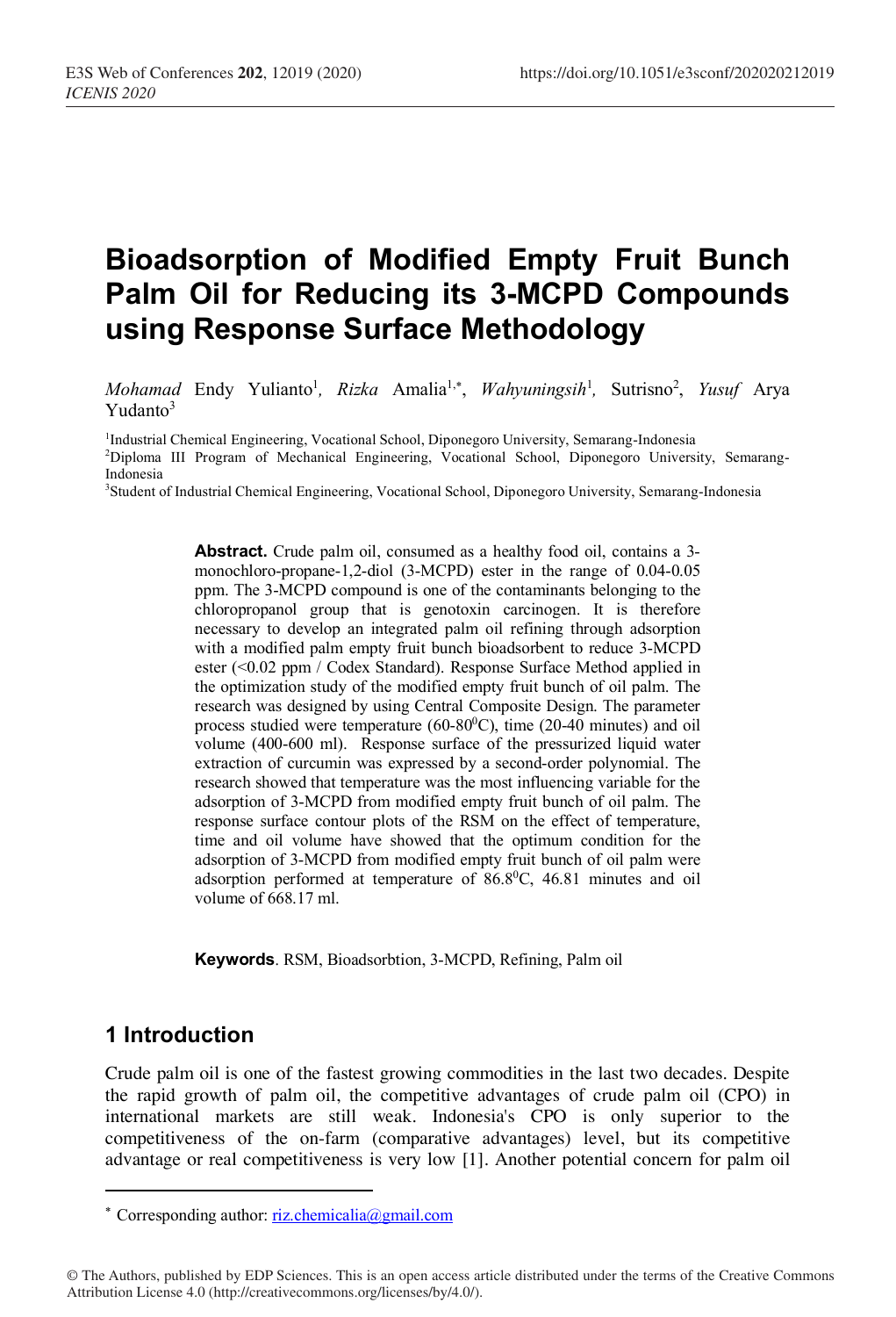product development is the high level of consumer awareness of current health issues. Franke et al. [2] analyzing palm oil, found the 3-monochloro-propane-1,2-diol (3-MCPD) ester compound in the range of 0.04-0.05 ppm. The 3-MCPD ester compound is one of the contaminants belonging to the chloropropanol group which is genotoxin carcinogen. The chloropropanol group is a carcinogenic compound that can cause tumors and cancer in animals and humans [3]. The Scientific Committee on Food-Europe Commission in 2001 has established a maximum tolerance limit of 3-MCPD ester content in food products is 0.02 mg / kg or 0.02 ppm [4].

The 3-MCPD ester compound is believed to be a compound formed from the reaction between chloride ions and free glycerol present in the food product as a result of fat hydrolysis. Thus, theoretically, the reduction of 3-MCPD ester in palm oil product can be done in two ways, ie by avoiding the occurrence of a meeting between the precursor forming 3-MCPD ester (glycerol and chloride ion), or by removing 3-MCPD esters already formed by physical means, chemically as well as through microbiological means.

The negative impact of 3-MCPD has been widely investigated and the result proves that 3-MCPD is genetoxic carsinogen by testing in rats both in vivo and in vitro in animal cells. Cho et al., [5] conducted an in vivo assay study in mice for 2 years by administering 3- MCPD to a dose of 400 ppm / rat weight which results indicate that 3-MCPD is carcinogenic. The 3-MCPD compound is shown to stimulate the formation of cancer / tumors seen significantly after 72 weeks. A rapid 3-MCPD test has also been developed, using single cell / comet assay method in vitro or in vivo with observations based on cell DNA damage 24 hours after treatment [6]. The application of this method to test the impact of 3-MCPD and its derivative metabolites has been done by El Ramy et al., [7] whose results show that 3-MCPD and its metabolites cause DNA damage by in vivo and in vitro tests for 24 hours.

To date, the 3-MCPD ester content specification in palm oil is still a polemic, but some EU countries already use it as a barrier of palm oil trade in the European region. Therefore, it is necessary to develop purification techniques to reduce the 3-MCPD ester compound in palm oil. Refining palm oil through the adsorption of fixed beds with bioadsorbent oil palm empty bunches is potential to be developed, as it is capable of removing the chloride ion precursor and the 3-MCPD ester compounds.

Many researches have used Response surface methodology (RSM) in optimization of various process including in the optimization of acid hydrolysis of grasses [8], rice husk lignin extraction [9], fiber reinforcement [10], and biodiesel production [11]. RSM is an empirical statistical technique employed for multiple regressions analysis. It used multivariable-quantitative data to solve multivariable equation simultaneously. In this research, Response Surface Method has been applied in the optimization study of the bioadsorption of modified empty fruit bunch of oil palm for reducing its 3-MCPD compounds.

## **2 Methodology**

#### **2.1 Materials**

The raw materials used to reduce 3-MCPD compound by the bioadsorption process were empty fruit bunch of palm oil, fresh fruit bunch of palm oil, and frying oil.

Chemical reagents used were standard 3-MCPD, sodium methoxide, hexane/isohexane, t-butiyl methyl ether, ethyl acetate, acetic acid, sodium chloride, distilled water, etanol, sodium hydroxide, aceton, tetradecyltrimethyl ammomium bromide, chloric acid dan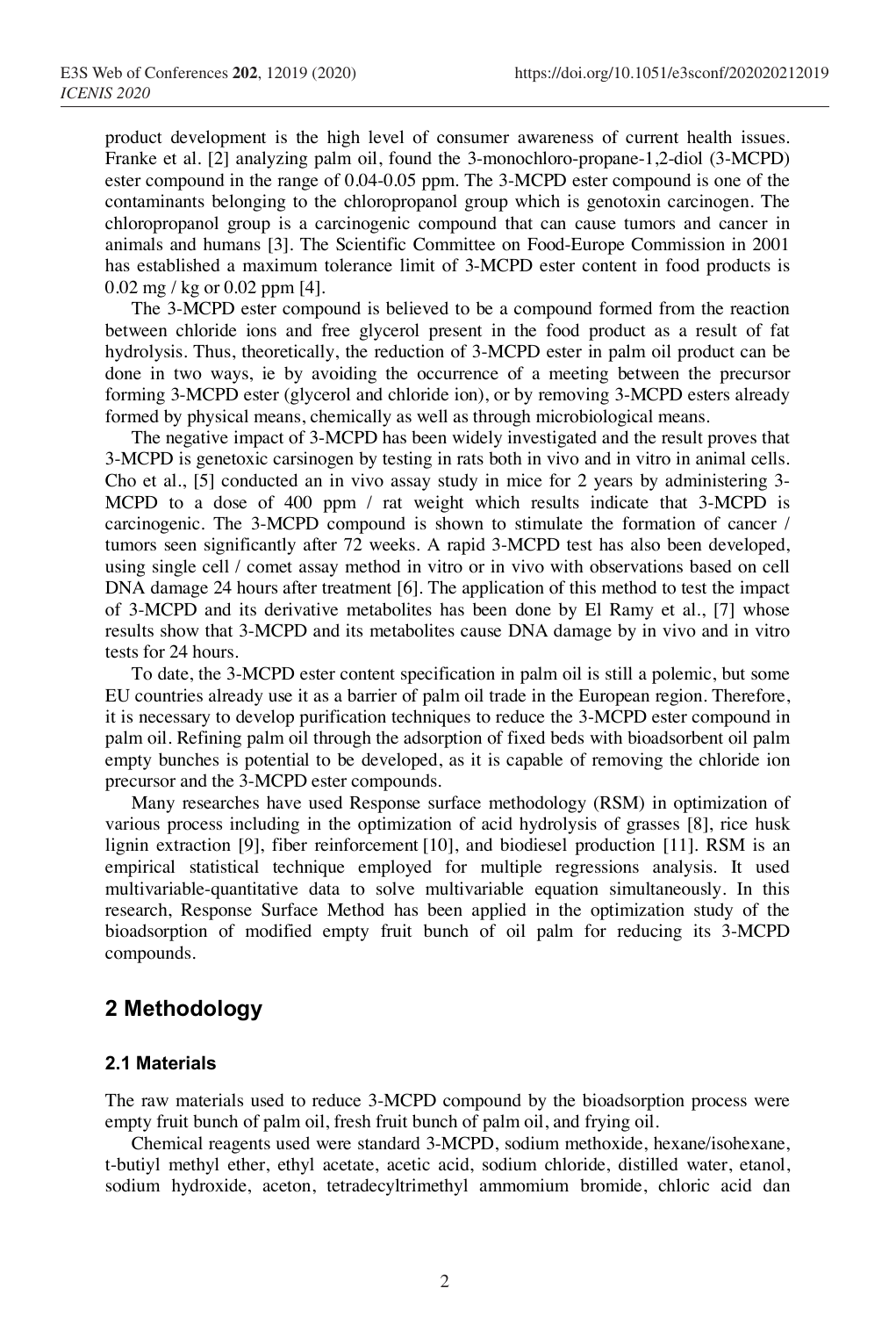whatman filter paper, were purchased from Merc, an authorized chemicals distributor in Semarang-Indonesia.

#### **2.2 Procedure**

The main equipment used in the research were a batch adsorption with stirred tank and continuous adsorption towers, as shown in Figure 1.



**Fig. 1.** Fixed bed adsorber

Supporting equipment include: oven, vacuum drying, pH meter, magnetic stirrer, isothermal shaker, AAS, Gas Chromatography-Mass Spectrometry (GC-MS) and other glassware.

#### *2.2.1. Experimental Design using RSM Statistica 8*

The experimental design was carried out to obtain useful data in determining the most influential process variables and the optimum process conditions that were modeled in the empirical equation. The experimental design using RSM statistic 8 presented in Table 1.

| <b>Table 1.</b> Independent variables and their levels for central composite design in optimization of |  |
|--------------------------------------------------------------------------------------------------------|--|
| adsorption of 3-MCPD from modified empty fruit bunch of oil palm                                       |  |

| <b>Independent variables</b> | Coded variable levels |       |       |       |       |  |
|------------------------------|-----------------------|-------|-------|-------|-------|--|
|                              |                       |       |       | $+1$  | A     |  |
| Temperature $(^{\circ}C)$    | 53.18                 | 60.00 | 70.00 | 80.00 | 86.82 |  |
| Time (Minutes)               | 13.18                 | 20    | 30    | 40    | 46.82 |  |
| Oil Volume (ml)              | 331                   | 400   | 500   | 600   | 668   |  |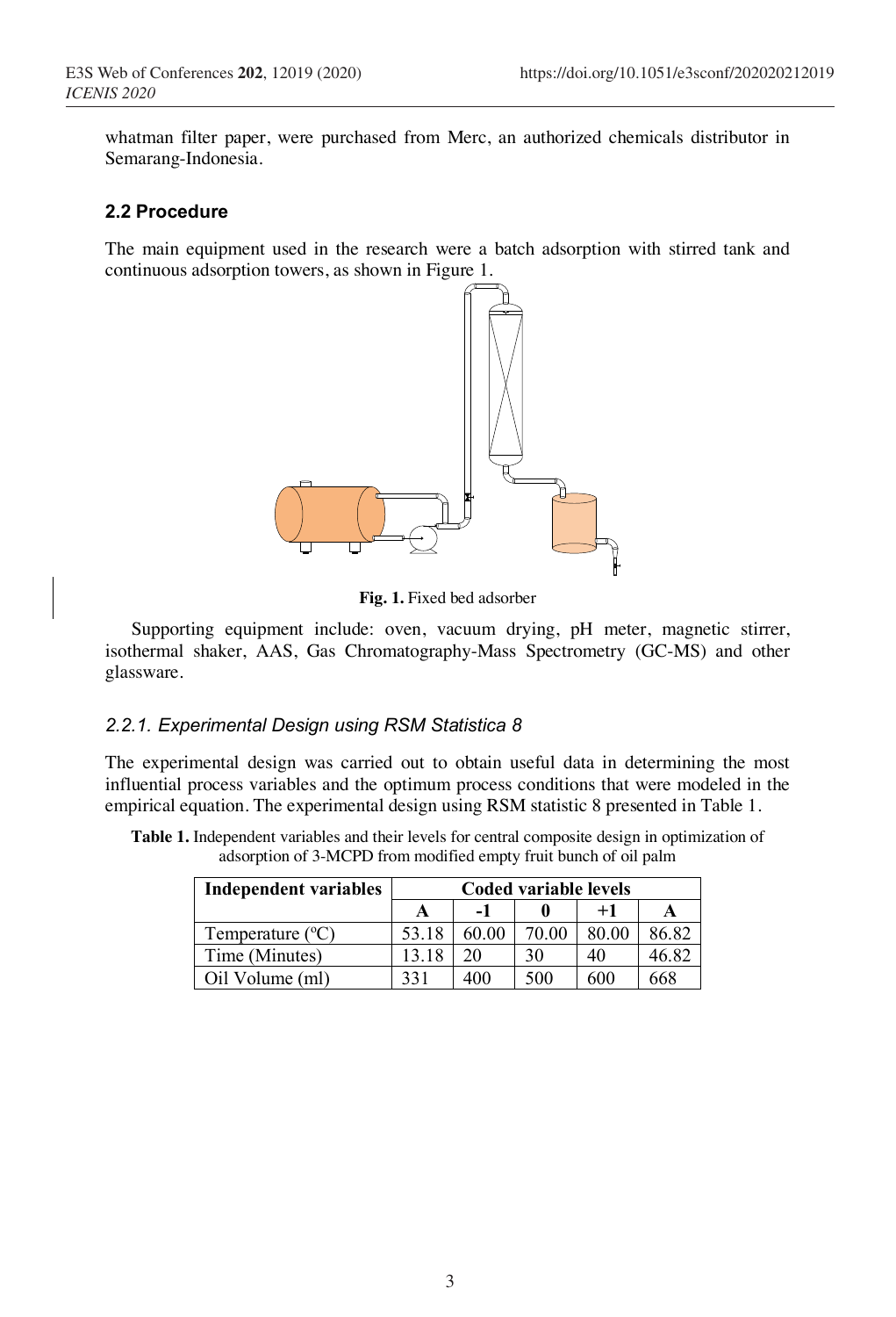| Temperature<br>(°C) | <b>Time</b><br>(minute) | Oil Volume (ml) |
|---------------------|-------------------------|-----------------|
| 60.00               | 20.00                   | 400             |
| 60.00               | 20.00                   | 600             |
| 60.00               | 40.00                   | 400             |
| 60.00               | 40.00                   | 600             |
| 80.00               | 20.00                   | 400             |
| 80.00               | 20.00                   | 600             |
| 80.00               | 40.00                   | 400             |
| 80.00               | 40.00                   | 600             |
| 53.18               | 30.00                   | 500             |
| 86.82               | 30.00                   | 500             |
| 70                  | 13.18                   | 500             |
| 70                  | 46.82                   | 500             |
| 70                  | 30.00                   | 331             |
| 70                  | 30.00                   | 668             |
| 70                  | 30.00                   | 500             |
| 70                  | 30.00                   | 500             |

**Table 2.** The experiments design of optimization of 3-MCPD adsorption

#### *2.2.2. Activation of zeolite and sodium aluminum silicate*

Activation of zeolite and sodium aluminum silicate as adsorbents should be done before the adsorption process. Zeolite and sodium aluminum silicate are heated in the furnace at  $400C$ for 4 hours. After the adsorbent has been activated, then it is used for the adsorption process.

### *2.2.3. Bioadsorption procedure*

The modified bioadsorbent of empty fruit bunch of oil palm was weighed and put to the adsorption tower. Palm oil was heated at a certain temperature and flowed to the adsorption tower. While the heater was started, the adsorption time  $(t = 0)$  was calculated. Palm oil products with MCPD free and other polar compounds in oil (MAG, DAG) that come out of the top of the tower, measured every 10 minutes. Samples were measured for 3-MCPD. The measurement results were used to validate the adsorption kinetics model and adsorption isotherms.

### *2.2.4. 3-MCPD determination*

The 3-MCPD ester identification method refers to DGF Standard Method C-III 18 (09) in 2009 using Gas Chromatography Mass Spectrometry (GC-MS) method [12].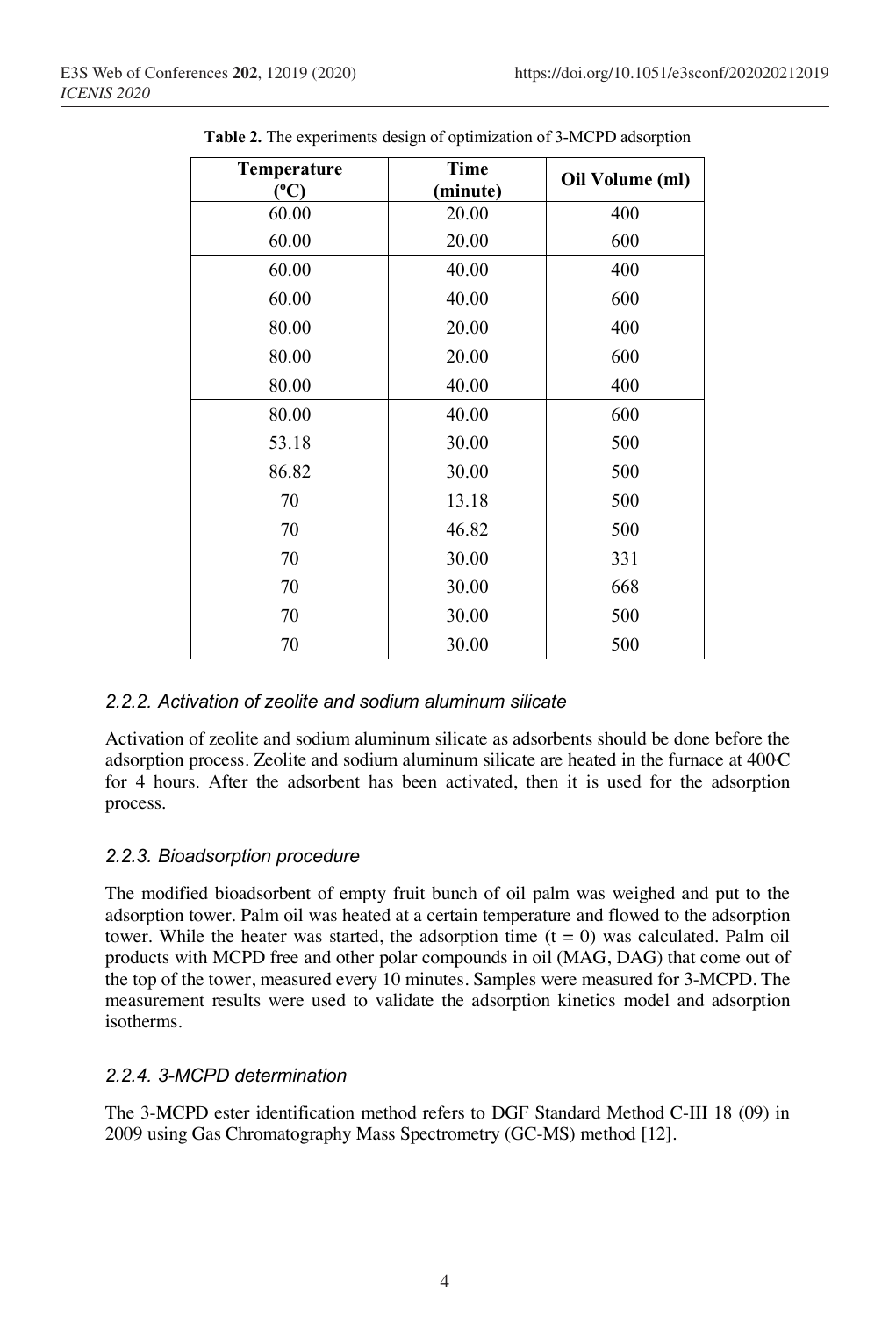#### *2.2.5. Data interpretation*

Data interpretation was carried out at Laboratory of Computation Process at Chemical Engineering UNDIP Semarang for 1 month. Data interpretation was used to obtain data which useful in determining the most influential process variables and the optimum process conditions that modeled in the empirical equation.

## **3 Results and Discussion**

Many researches have used Response surface methodology (RSM) in optimization of various process including in the optimization of acid hydrolysis of grasses [8], rice husk lignin extraction [9], curcumin extraction [13], fiber reinforcement [10], biodiesel production [11], and optimizing waste heat recovery from the cement plant [14]. RSM is an empirical statistical technique employed for multiple regressions analysis. It used multivariable-quantitative data to solve multivariable equation simultaneously. In the design of experiments, the experimenter is often interested in the effect of some process or intervention (the "treatment") on some objects (the "experimental units"), which may be people, parts of people, groups of people, plants, animals, materials, etc [15].

In this research, a central composite design was employed the response, namely the acid number. The independent variables of adsorption of 3-MCPD from modified empty fruit bunch of oil palm were  $X_i$ ,  $X_i$ , and  $X_i$  temperature (C), extraction time (minutes), and oil volume (ml), respectively. The data obtained by carrying out the experiment according to central composite design were analyzed by Statistica 8. The data obtained was tabulated on Table 3.

| Temperature (·C) | <b>Time (Minutes)</b> | Oil Volume (ml) | <b>Acid Number</b> |
|------------------|-----------------------|-----------------|--------------------|
| 60.00            | 20.00                 | 400             | 0,495364238        |
| 60.00            | 20.00                 | 600             | 0,242178771        |
| 60.00            | 40.00                 | 400             | 0,380195783        |
| 60.00            | 40.00                 | 600             | 0,345954613        |
| 80.00            | 20.00                 | 400             | 0,351503759        |
| 80.00            | 20.00                 | 600             | 0,423929471        |
| 80.00            | 40.00                 | 400             | 0,423929471        |
| 80.00            | 40.00                 | 600             | 0,41991018         |
| 53.18            | 30.00                 | 500             | 0,415966387        |
| 86.82            | 30.00                 | 500             | 0,414124016        |
| 70               | 13.18                 | 500             | 0,15214497         |
| 70               | 46.82                 | 500             | 0,220355823        |
| 70               | 30.00                 | 331             | 0,3884273          |
| 70               | 30.00                 | 668             | 0,30579782         |
| 70               | 30.00                 | 500             | 0,354166667        |
| 70               | 30.00                 | 500             | 0,151175894        |

**Table 3**. The tabulated data of the adsorption of 3-MCPD from modified empty fruit bunch of oil palm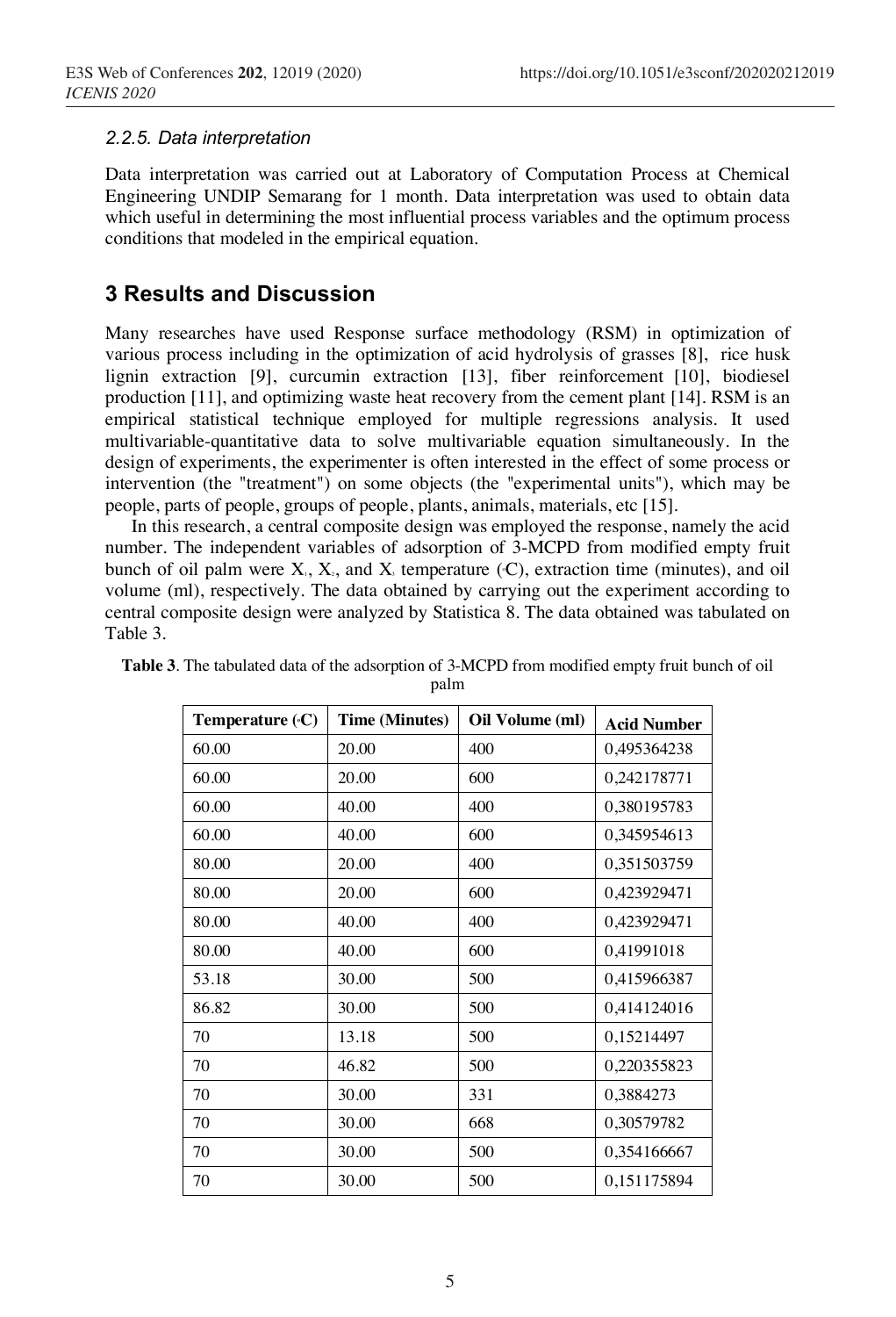The reducing of free fatty acids in cooking oil was done by activated carbon of palm shell. Optimization of the adsorption process was carried out by Response Surface Methodology. The parameters of the adsorption process were temperature, time and volume of oil. The analysis of the optimization study designed using Central Composite Design showed that the correlation between the acid number and adsorption process parameter (equation 1) is:

 $Y = 0.41870 - 0.00061X_1 - 0.009168(X_1)^2 + 0.04734X_2 - 0.02827(X_1)^2 + 0.04063X_3 - 0.05783$  $(X_3)^2 + 0.06600 X_1X_2 - 0.06759 X_1X_3 + 0.04983X_2X_3$ 

Where Y is an acid number,  $X_i$  is temperature,  $X_i$  is time, and  $X_i$  is the volume of oil.

|                         | Effect Estimates; Var: Acid Number; R-sqr=0,36795; Adj:0, (Spreadsheet6)<br>3 factors, 1 Blocks, 16 Runs: MS Residual=.0164413<br><b>DV: Acid Number</b> |           |           |         |                        |                        |            |                        |                        |                        |
|-------------------------|----------------------------------------------------------------------------------------------------------------------------------------------------------|-----------|-----------|---------|------------------------|------------------------|------------|------------------------|------------------------|------------------------|
| Factor                  | <b>Effect</b>                                                                                                                                            | Std. Err. | t(6)      | P       | $-95%$<br>Cnf.<br>Limt | $+95%$<br>Cnf.<br>Limt | Coeff.     | Std.<br>Err.<br>Coeff. | $-95%$<br>Cnf.<br>Limt | $+95%$<br>Cnf.<br>Limt |
| Mean/Interc.            | 0.4187                                                                                                                                                   | 0.0904    | 4.6315    | 0.00357 | 0.19749                | 0.6399                 | 0.41870    | 0.09040                | 0.19749                | 0.6399                 |
| $(1)$ Temperature $(L)$ | $-0.00061$                                                                                                                                               | 0.06939   | $-0.0088$ | 0.99323 | $-0.17041$             | 0.16918                | $-0.00030$ | 0.03469                | $-0.08520$             | 0,08459                |
| Temperature(O)          | $-0.09168$                                                                                                                                               | 0.08425   | $-1.0882$ | 0.31826 | $-0.29785$             | 0.11447                | $-0.04584$ | 0.04212                | $-0.14892$             | 0,05723                |
| $(2)$ Time $(L)$        | 0.04734                                                                                                                                                  | 0.06939   | 0.6822    | 0.52054 | $-0.12245$             | 0.21714                | 0.02367    | 0.03469                | $-0.06122$             | 0,10857                |
| Time (Q)                | $-0.02827$                                                                                                                                               | 0.08425   | $-0.3356$ | 0.74856 | $-0.23444$             | 0.17788                | $-0.01414$ | 0.04212                | $-0.11722$             | 0.08894                |
| $(3)$ Oil Volume $(L)$  | 0.04068                                                                                                                                                  | 0.06939   | 0.5863    | 0.57903 | $-0.12911$             | 0.21048                | 0.02034    | 0.03469                | $-0.06455$             | 0,10524                |
| Oil Volume (Q)          | $-0.05783$                                                                                                                                               | 0.08425   | 0.5863    | 0.51806 | $-0.26400$             | 0.14832                | $-0.02891$ | 0.04212                | $-0.13200$             | 0.07416                |
| 1L by 2L                | 0.06600                                                                                                                                                  | 0.09066   | 0.728     | 0.49403 | $-0.15585$             | 0.28786                | 0.03300    | 0.04533                | $-0.07792$             | 0.14393                |
| $1L$ by $3L$            | $-0.06759$                                                                                                                                               | 0.09066   | $-0.7455$ | 0.48411 | $-0.28945$             | 0.15426                | $-0.03379$ | 0.04533                | $-0.14472$             | 0,07713                |
| $2L$ by $3L$            | 0.04983                                                                                                                                                  | 0.09066   | 0.5496    | 0.60240 | $-0.17202$             | 0.27169                | 0.02491    | 0.04533                | $-0.08601$             | 0,13584                |

**Table 4**. The value of effect estimates of the adsorption process parameter

#### **Table 5**. Anova Analysis

| Factor                  | ANOVA; Var.:Acid Number; R-sq r=0.36795; Adj:0, (Spreadsheet)<br>3 factors, 1 Blocks, 16 Runs M S Residual=0.0164413<br><b>DV:Acid Number</b> |    |           |         |         |  |  |
|-------------------------|-----------------------------------------------------------------------------------------------------------------------------------------------|----|-----------|---------|---------|--|--|
|                         | <b>SS</b>                                                                                                                                     | df | <b>MS</b> | F       | p       |  |  |
| $(1)$ Temperature $(L)$ | 0.00000                                                                                                                                       |    | 0.00000   | 0.00007 | 0.99323 |  |  |
| Temperature(O)          | 0.01947                                                                                                                                       |    | 0.01947   | 1.18424 | 0.31826 |  |  |
| $(2)$ Time $(L)$        | 0.00765                                                                                                                                       |    | 0.00765   | 0.46543 | 0.52054 |  |  |
| Time (Q)                | 0.00185                                                                                                                                       |    | 0.00185   | 0.11265 | 0.74856 |  |  |
| $(3)$ Oil Volume $(L)$  | 0.00565                                                                                                                                       |    | 0.00565   | 0.34377 | 0.57903 |  |  |
| Oil Volume (O)          | 0.00774                                                                                                                                       |    | 0.00774   | 0.47120 | 0.51806 |  |  |
| $1L$ by $2L$            | 0.00871                                                                                                                                       |    | 0.00871   | 0.52998 | 0.49403 |  |  |
| $1L$ by $3L$            | 0.00913                                                                                                                                       |    | 0.00913   | 0.55582 | 0.48411 |  |  |
| $2L$ by $3L$            | 0.00496                                                                                                                                       |    | 0.00496   | 0.30211 | 0.60240 |  |  |
| Error                   | 0.09864                                                                                                                                       | 6  | 0.01644   |         |         |  |  |
| <b>Total SS</b>         | 0.15607                                                                                                                                       | 15 |           |         |         |  |  |

The regression coefficient obtained  $(R<sub>2</sub>)$  is 0.36 (Table 4). It can be interpreted that only 36% of the total variation of the model can be represented by the regression equation. Tables 4 and 5 also show that the p value of the parameters of the adsorption process is more than 0.05. This information of the process parameters was not significant to the adsorption process.

Furthermore, the optimization process using the Response Surface Methodology also produces the most influential process parameter data. Pareto graph (Figure 2) shows that temperature was the most influencing parameter to the adsorption process.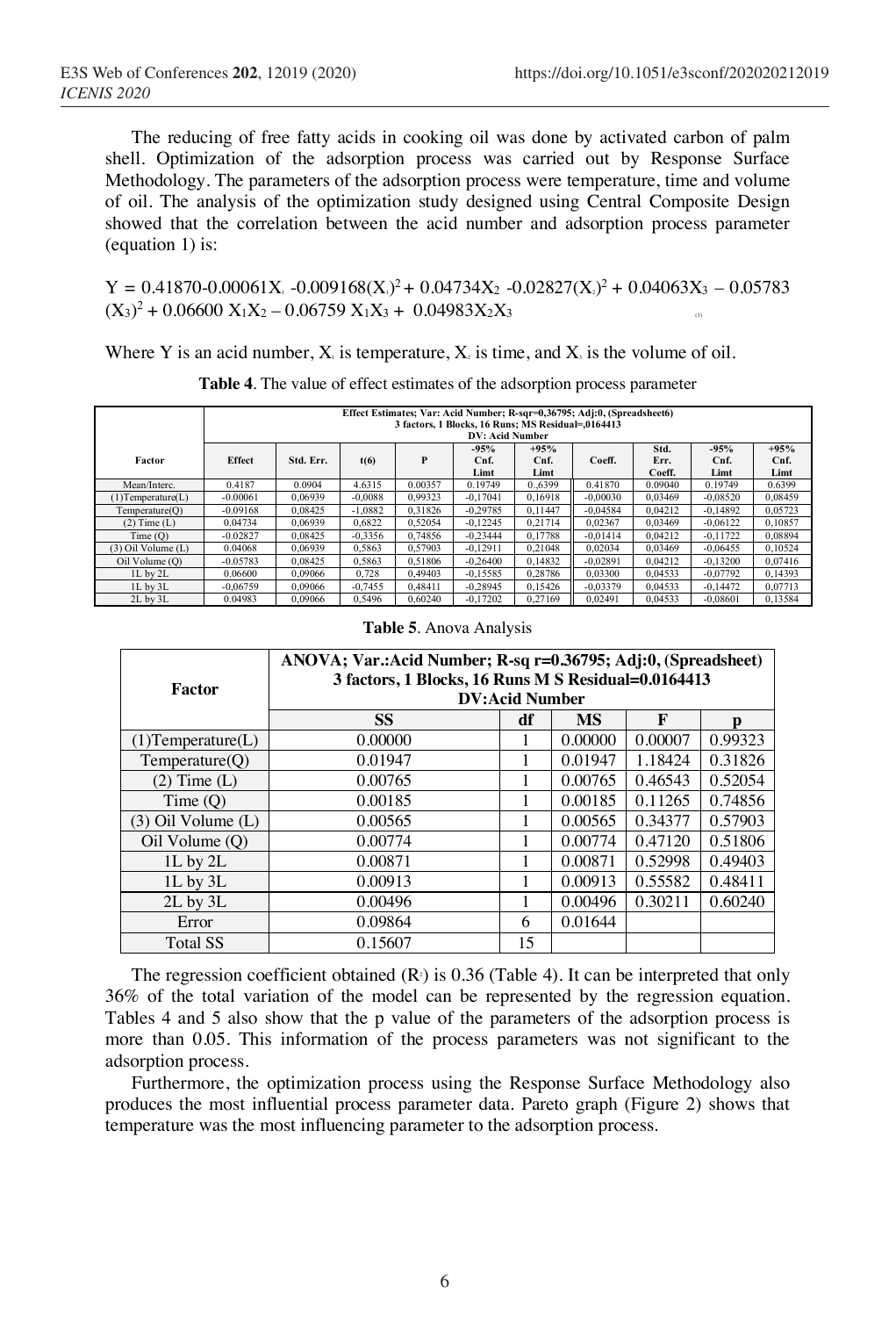

**Fig. 2**. Pareto chart

Figures 3, 4 and 5 illustrate the surface contour and plot contour of the parameters on acid numbers. Figures 3, 4 and 5 show the optimum adsorption process at temperature of 86.80 C, 46.81 minutes and oil volume of 668.17 ml.



**Fig. 3.** Plot contour (a) dan surface contour (b) profiles of temperature and oil volume



**Fig. 4.** Plot contour (a) dan surface contour (b) profiles of time and oil volume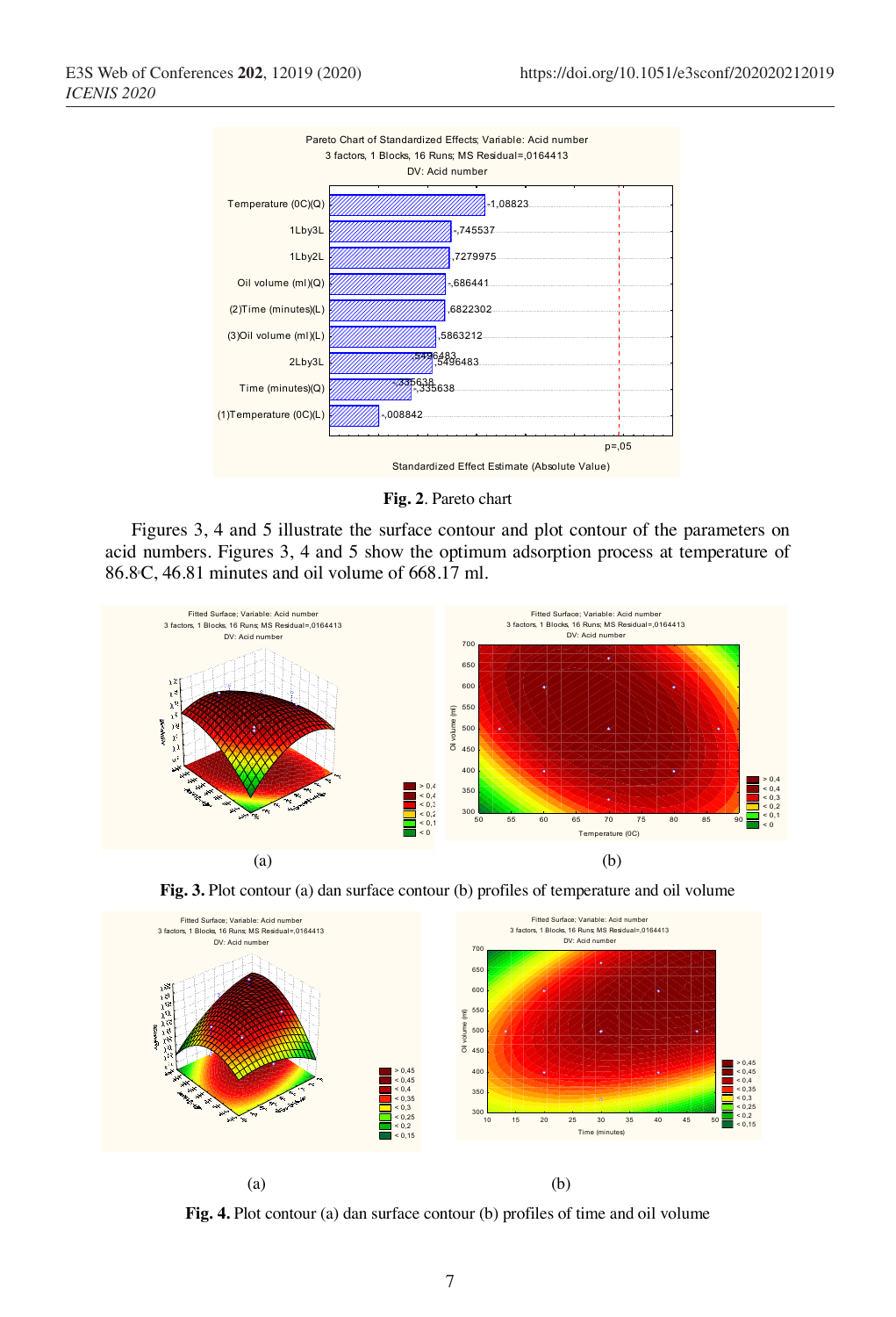

**Fig. 5.** Plot contour (a) dan surface contour (b) profiles of time and temperature

The reaction of the formation of 3-MCPD and 3-MCPD esters from fat / oil can be seen in Figure 6. From Figure 6 can be seen that 3-MCPD or 3-MCPD esters can only be formed if triglycerides have undergone hydrolysis and lose at least one chain of fatty acids. The concentration of 3-MCPD ester will increase if hydrolysis of triglycerides produces free fatty acids.



**Fig. 6.** Scheme of formation of 3-MCPD and 3-MCPD esters from fat / oil [16]